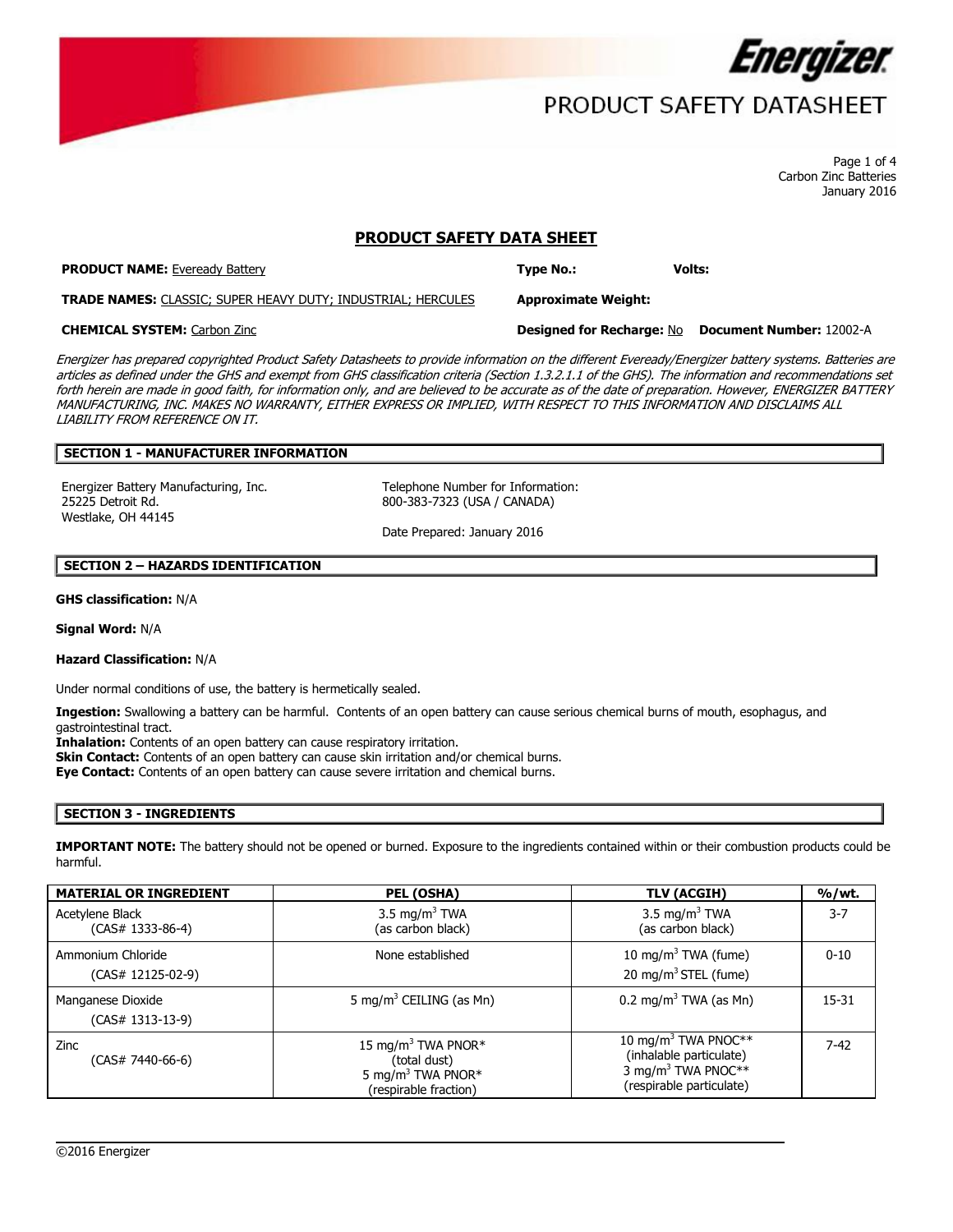

# PRODUCT SAFFTY DATASHFFT

 Page 2 of 4 Carbon Zinc Batteries January 2016

| Zinc Chloride<br>$(CAS# 7646-85-7)$                         | 1 mg/m <sup>3</sup> TWA (fume) | 1 mg/m <sup>3</sup> TWA (fume)<br>2 mg/m <sup>3</sup> STEL (fume) | $2 - 10$  |
|-------------------------------------------------------------|--------------------------------|-------------------------------------------------------------------|-----------|
| Non-Hazardous Components<br>Steel<br>(Iron CAS #65997-19-5) | None established               | None established                                                  | $23 - 28$ |
| Water, Paper, Plastic and Other                             | Non established                | Non established                                                   | Balance   |

\* PNOR: Particulates not otherwise regulated

\*\*PNOC: Particulates not otherwise classified

### **SECTION 4 – FIRST AID MEASURES**

 **Ingestion:** Do not induce vomiting or give food or drink. Seek medical attention immediately. CALL NATIONAL BATTERY INGESTION HOTLINE for advice and follow-up (202-625-3333) collect day or night.

**Inhalation:** Provide fresh air and seek medical attention.

 **Skin Contact:** Remove contaminated clothing and wash skin with soap and water. If a chemical burn occurs or if irritation persists, seek medical attention.

**Eye Contact:** Immediately flush eyes thoroughly with water for at least 15 minutes, lifting upper and lower lids, until no evidence of the chemical remains. Seek medical attention.

### **SECTION 5 - FIRE FIGHTING MEASURES**

 In case of fire, it is permissible to use any class of extinguishing medium on these batteries or their packing material. Cool exterior of batteries if exposed to fire to prevent rupture.

Fire fighters should wear self-contained breathing apparatus.

### **SECTION 6 - ACCIDENTAL RELEASE MEASURES**

To cleanup leaking batteries:

**Ventilation Requirements:** Room ventilation may be required in areas where there are open or leaking batteries.

**Eye Protection:** Wear safety glasses with side shields if handling an open or leaking battery.

**Gloves:** Use neoprene or natural rubber gloves if handling an open or leaking battery.

Battery materials should be collected in a leak-proof container.

### **SECTION 7 - HANDLING AND STORAGE**

**Storage:** Store in a cool, well ventilated area. Elevated temperatures can result in shortened battery life.

Mechanical Containment: If potting or sealing the battery in an airtight or watertight container is required, consult your Energizer Battery Manufacturing, Inc. representative for precautionary suggestions. Batteries normally evolve hydrogen which, when combined with oxygen from the air, can produce a combustible or explosive mixture unless vented. If such a mixture is present, short circuits, high temperature, or static sparks can cause an ignition.

Do not obstruct safety release vents on batteries. Encapsulation (potting) of batteries will not allow cell venting and can cause high pressure rupture.

**Handling:** Accidental short circuit for a few seconds will not seriously affect the battery. Prolonged short circuit will cause the battery to lose energy, and can cause the safety release vent to open. Sources of short circuits include jumbled batteries in bulk containers, metal jewelry, metal covered tables or metal belts used for assembly of batteries into devices.

If soldering or welding to the battery is required, consult your Energizer Battery Manufacturing, Inc. representative for proper precautions to prevent seal damage or short circuit.

 **Charging:** This battery is manufactured in a charged state. It is not designed for recharging. Recharging can cause battery leakage or, in some cases, high pressure rupture. Inadvertent charging can occur if a battery is installed backwards.

**Labeling:** If the Eveready Battery label or package warnings are not visible, it is important to provide a package and/or device label stating: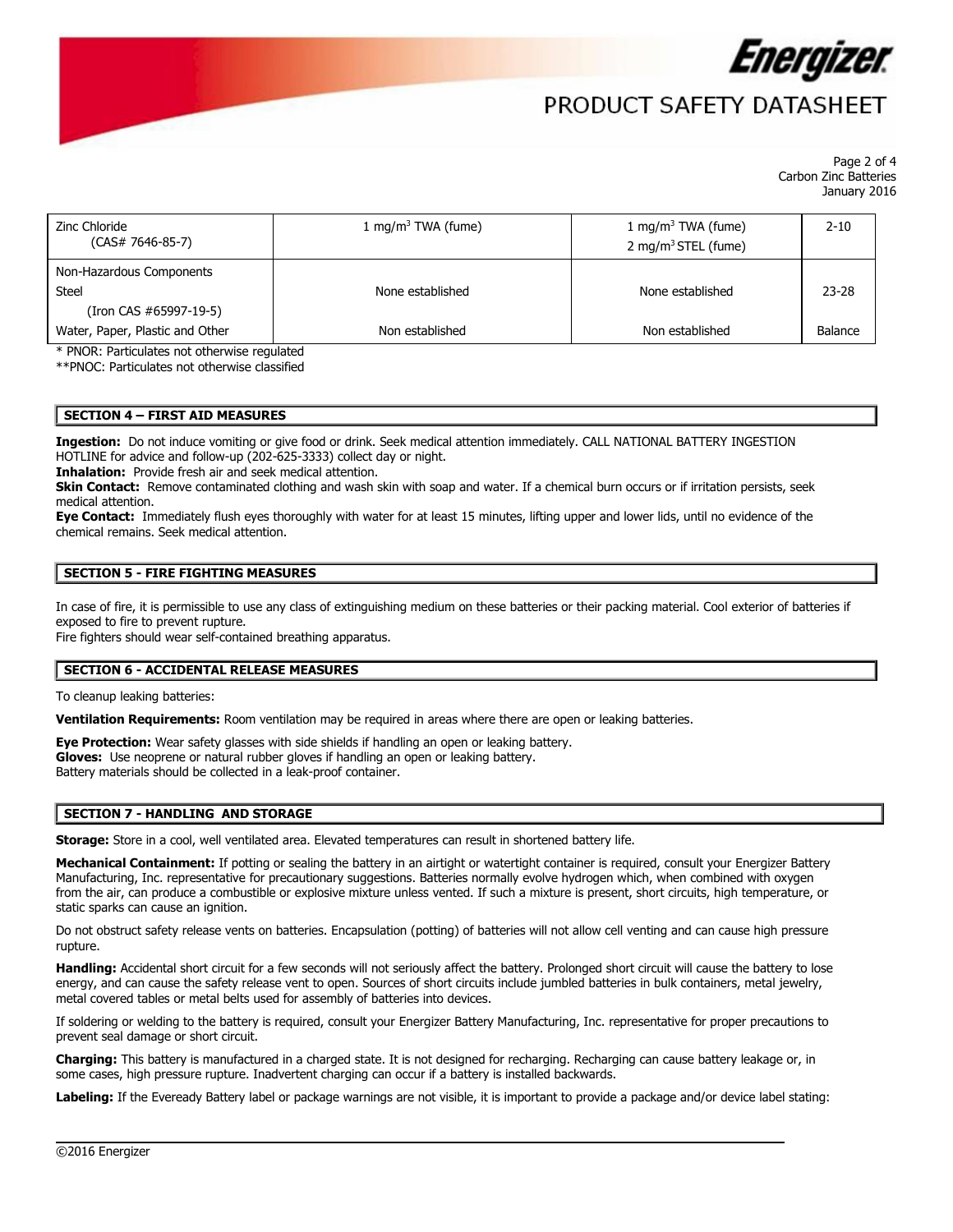

# PRODUCT SAFETY DATASHEET

 Page 3 of 4 Carbon Zinc Batteries January 2016

 **Replace all batteries at the same time. WARNING:** do not install backwards, charge, put in fire, or mix with other battery types. May explode or leak causing injury.

Where accidental ingestion of small batteries is possible, the label should include:

Keep away from small children. If swallowed, promptly see doctor; have doctor phone (202) 625-3333 collect.

## **SECTION 8 - EXPOSURE CONTROLS/PERSONAL PROTECTION**

**Ventilation Requirements:** Not necessary under normal conditions.

**Respiratory Protection:** Not necessary under normal conditions.

**Eye Protection:** Not necessary under normal conditions. **Gloves:** Not necessary under normal conditions.

### **SECTION 9 – PHYSICAL AND CHEMICAL PROPERTIES**

| Appearance (physical state, color, etc.): | Solid object                  |
|-------------------------------------------|-------------------------------|
| <b>Upper Explosive Limits:</b>            | Not applicable for an Article |
| Lower Explosive Limits                    | Not applicable for an Article |
| Odor                                      | No odor                       |
| Vapor Pressure (mm Hg @ 25°C)             | Not applicable for an Article |
| Odor Threshold                            | No odor                       |
| Vapor Density (Air = $1$ )                | Not applicable for an Article |
| pH                                        | Not applicable for an Article |
| Density $(g/cm^3)$                        | $2.0 - 3.0$                   |
| Melting point/Freezing Point              | Not applicable for an Article |
| Solubility in Water (% by weight)         | Not applicable for an Article |
| Boiling Point @ 760 mm Hg (°C)            | Not applicable for an Article |
| Flash Point                               | Not applicable for an Article |
| Evaporation Rate (Butyl Acetate = $1$ )   | Not applicable for an Article |
| Flammability                              | Not applicable for an Article |
| <b>Partition Coefficient</b>              | Not applicable for an Article |
| Auto-ignition Temperature                 | Not applicable for an Article |
| Decomposition Temperature                 | Not applicable for an Article |
| Viscosity                                 | Not applicable for an Article |